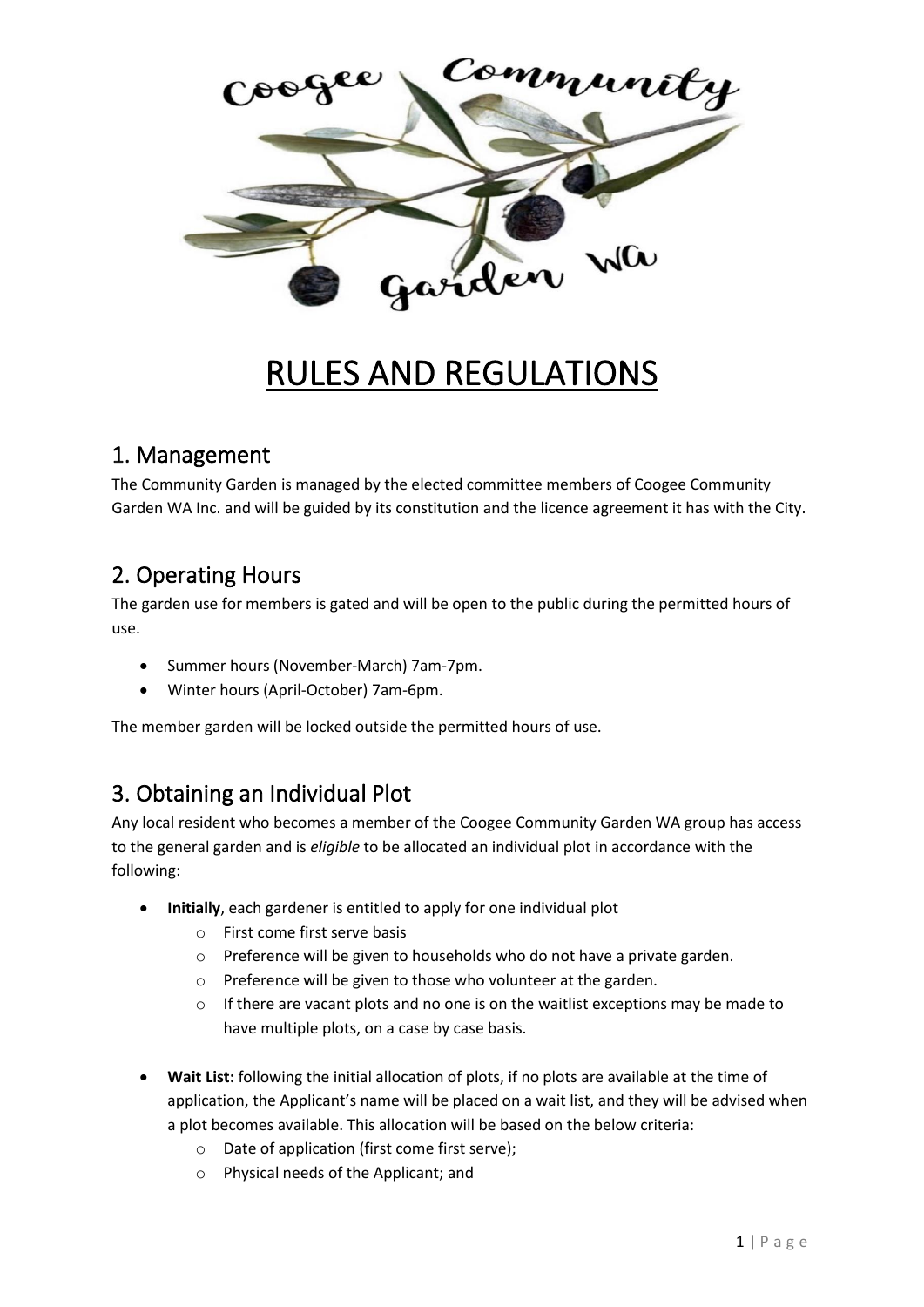- o Type of plants that the Applicant wishes to grow.
- Plots are leased for 12-month terms
- Other individuals or organisations may also be eligible for an individual plot at the discretion of the Coogee Community Garden WA management committee.

#### 4. Fees

There is an annual fee for the general garden and for an individual garden plot. Fees will be:

- Determined by the Coogee Community Garden WA Management Committee
- Subject to change.
- Issued at the beginning of each year and due before the General Meeting held in February.

# 5. Membership

Any local resident wishing to apply for membership must complete and sign an application form. The form can be provided by email [coogeegardenwa@gmail.com](mailto:coogeegardenwa@gmail.com) or available online at <https://www.cockburncommunitygroups.com.au/>

Membership with the Coogee Community Garden does not guarantee an individual plot

It is a condition of membership to advise the Management Committee of:

- Change of address or contact details; and
- Anything that may change their eligibility to hold a plot.

## 6. Forfeiture of Individual Garden Plots

Individual plots are allocated to a person or persons and are not transferable without the permission of the Garden Management Committee.

- If a gardener no longer wishes to maintain their plot they must:
	- o Advise the Committee; and
	- o Return their key.
- The plot will then be allocated to a member on the waitlist.

## 7. Responsibilities of Gardeners for their own Plots

Gardeners are responsible for the maintenance of their own plot and the area immediately around their plot throughout the year, this includes;

- Keeping plots and the area immediately surrounding free from weeds;
- Removal of rubbish and any items that may obstruct pathways.
- Notifying the management committee of any circumstances that will prevent them from maintaining their plot.
- Not changing the size or material of the provided plot.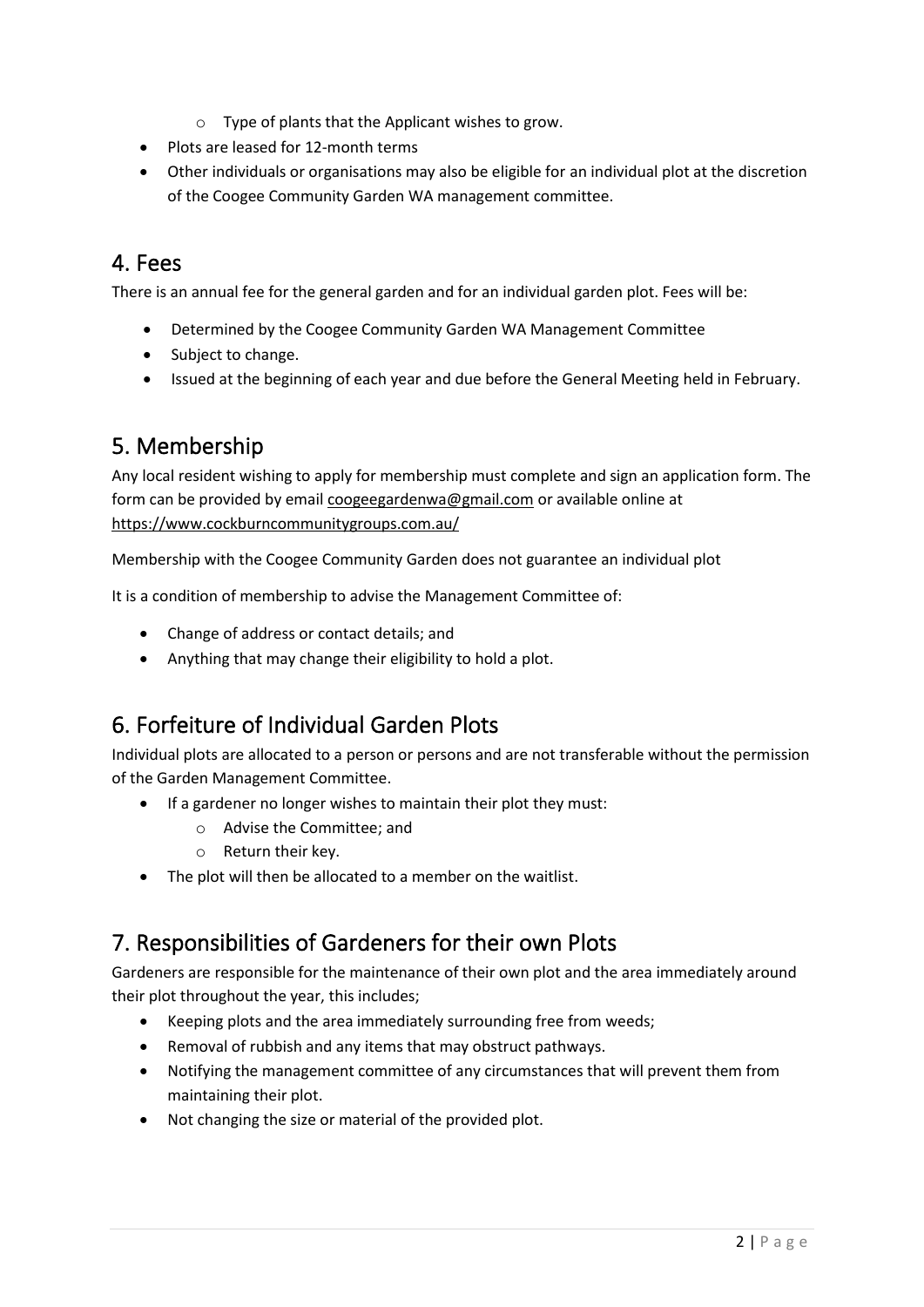## 8. Responsibilities of Gardeners for Maintenance of the Garden

All members of the garden are to take responsibility for cleanliness and maintenance of the common areas.

- This includes participation in busy bees as required
	- $\circ$  Work undertaken may be maintenance and cleaning including that of pathways, compost bins, mulching, weeding, and pruning.
	- o Busy Bees will be limited to 2 times a year (Autumn and Spring)

#### 9. Responsibilities of Gardeners for the Security of the Garden

All gardeners will be provided with a key/code to the garden shed upon approval of their application. Gardeners must:

- Retain the key/code;
- Not pass it on without prior consent of the management committee
- Advise the management committee should they lose their key and pay for a replacement key should they lose theirs; and
- Return the key upon forfeiting their plot.

The management committee will take responsibility in securing the garden outside the permitted hours of use, however:

- Gardeners must close the gate when entering and exiting the garden;
- The shed and storage areas must be kept locked when not in use; and
- All community garden tools must be in the shed when not in use.

## 10. General Conduct in the Garden

Gardeners and visitors are to respect the garden and surrounding reserve as a community space, therefore the following behaviour will not be tolerated:

- Abusive or threatening language and/or behaviour;
- Smoking;
- Consumption of alcohol;
- Illicit drugs;

Each gardener is entitled to quiet enjoyment of the facility as a whole and of their plot. The following is **prohibited**:

- Removing produce, plants or equipment from another gardener's individual plot without permission from the owner;
- Lighting fires;
- Incinerating vegetation or rubbish;
- Bringing pets into the garden; and
- Unaccompanied children children are welcome but must be supervised by an adult.
- Building or construction activities
	- o Before 7am or after 7pm Monday to Saturday
	- o At all on Sundays or Public Holidays.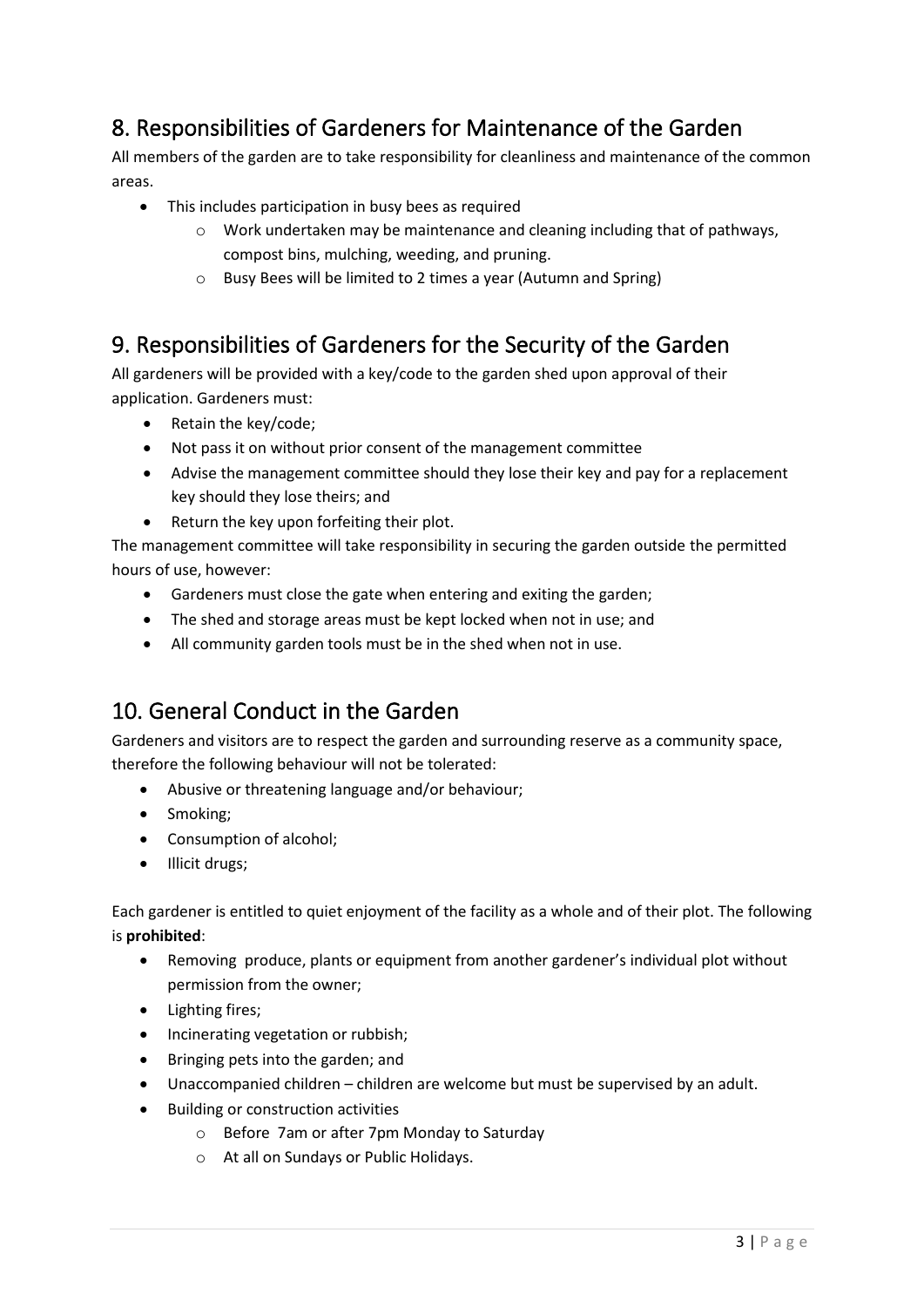## 11. Dangerous Material and Plants.

- Only plants approved by the Community Garden management committee will be allowed onsite (see Appendix A)
- No toxic or poisonous plants are to be brought onsite.
- If you are not sure what is dangerous please contact the management committee.
- No dangerous goods (e.g. Barbed wire, copper treated wood) are to be brought on site)

# 12. Rules Surrounding Produce Grown in the Community Garden

- Gardeners are not allowed to sell plants or produce grown in the community garden for private profit.
	- o However, on occasion produce and plants may be sold as a fundraising venture at the sole discretion of the management committee.

#### 13. Environmental Impact Management

Coogee Community Garden strives to be an ecologically mindful community facility and has the following rules and recommendations;

- The use of compost bins and worm farms are strongly encouraged;
- Recyclable products/materials should be re-used if possible and then recycled; and
- All non-recyclable rubbish is to be removed from the garden and disposed of mindfully.

The City has a Water Operating Strategy which requires adherence to a water use threshold. The following water conservation methods are encouraged;

- The use of mulch, water retention crystals and other waterwise products are encouraged.
- Gardeners are to avoid water wastage with all hoses being handheld and not left unattended.
- The garden as a whole will be on a timed automated reticulation system to assist with Water Operating Strategy compliance.

The community garden management committee is responsible for the management of vermin and pests.

• The community garden will endeavour to limit the use of herbicides and pesticides.

#### 14. Disputes

Please send through disputes via email or letter to the Committee at coogeegardenwa@gmail.com

- The committee will address the issue as directed by Part 4 in our constitution.
	- o For a copy of our constitution, please follow the link for the Model Rules which we have adopted.

<https://www.commerce.wa.gov.au/consumer-protection/model-rules>